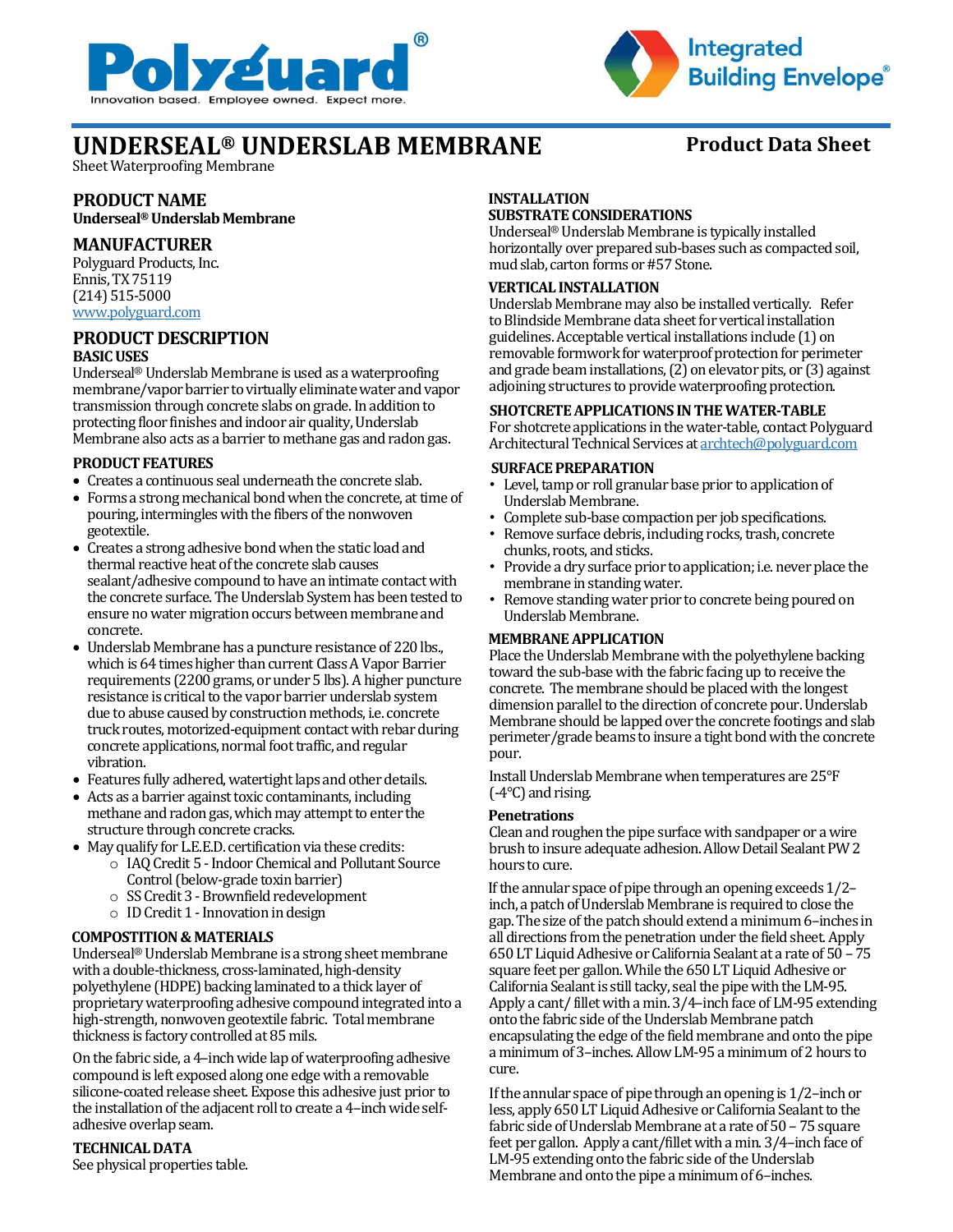If pipes or penetrations are in tight clusters and a more flowable detailing liquid is required, use LM-85 SSL Membrane; refer to US 16 Detail.

#### **Gas Vapor**

Follow the Penetrations protocol and then wrap the penetration with Fabric Tape. Terminate and secure the top edge with a screw clamp or similar restraining / lamping devise.

#### **Side Laps**

If any lap areas become dirty during construction, remove all debris and/or dust from the polyethylene backing. Clean the backing with 30% isopropyl alcohol prior to exposing the 4–inch self-adhesive seam. Remove the 4-inch wide silicone-treated release sheet and align the adjacent roll for seaming. Once the lap is secured, roll with a min. 75 lb. linoleum roller to obtain full adhesion.

#### **End Laps**

The Underseal® Underslab Membrane overlap must be 4– inches. Center a 12-inch wide piece of Fabric Tape over the seam, extend a minimum 6–inches on each side of lap in a heavy coat at a rate of 50 – 75 square feet per gallon of tacky 650 LT Liquid Adhesive or California Sealant. Apply even pressure with the linoleum roller to obtain full adhesion.

#### **Preformed Corners**

US Inside Corner Boots 12" x 12" x 12", US Outside Corner Boots 12" X 12" 18" and US Pit Top Corner Boots 6" x 6" x 6" are required. Refer to US 11, US 17 and US 21 details for installation instructions.

#### **Patching**

Take precautions to protect the Underslab Membrane during placement of reinforcing steel and concrete. Visually inspect the membrane prior to pouring of concrete for any punctures or damage to membrane which needs to be repaired. Patch any damaged areas using Fabric Tape installed over 650 LT Liquid Adhesive or California Sealant at a coverage rate of 50 – 75 square feet per gallon to the damaged Underslab Membrane. Patches must extend a minimum of 6–inches in all directions from the damaged area. All patches must be rolled with a hand roller or linoleum roller to insure proper adhesion and seal. Repaired areas must be sealed around the edges with Detail Sealant PW<sup>™</sup> or LM-95.

#### **Rebar Chairs**

Steel reinforcement may be applied directly over the Underslab Membrane. It is important that reinforcement (rebar) chairs are compatible with the system. Compatible (rebar) chairs will distribute the load of the steel reinforcement sufficiently to reduce the risk of the chair puncturing the waterproofing membrane when fully loaded with the weight of the reinforcement steel and other common auxiliary loads.

Blocks, pavers or dobies made of concrete or brick are clearly the best choice. Individual chairs are acceptable as long as they have a flat base or bolsters with rails. Contact Polyguard Technical Service for approval and written permission for other types of rebar chairs.

#### **Pouring of Concrete**

The concrete overlay that is applied over the Underslab Membrane must be a minimum 3 1/2-inches. The structural slab must be sound to avoid buckling. It is recommended that concrete be poured within 30 days of membrane installation. Following proper ACI guidelines, concrete must be placed carefully and consolidated properly to avoid damage to the membrane. Never use a sharp object to consolidate the concrete.

#### **STORAGE AND HANDLING MATERIAL HANDLING**

Membrane and accessories should be unloaded and stored carefully. Cartons and containers must be protected from weather, sparks, flames, excessive heat, cold and lack of ventilation. DO NOT stack membrane material higher than 5' vertically, nor double stack pallets. Cartons should be stored on pallets and covered to prevent water damage.

#### **PRECAUTIONS**

Underseal® Underslab Membrane is adversely affected by ultraviolet light. The membrane must be covered as soon as possible and not left exposed to sunlight for over 30 days. Extended exposures will be considered, please contact Polyguard for technical assistance.

This product should not be installed when it is raining or when freezing precipitation is occurring.

The 650 Liquid Adhesive and California Sealant are industrial coatings and would be harmful or fatal if swallowed. It is marked as red label from the stand-point of flash point. Prohibit flames, sparks, welding and smoking during application. Refer to product label for handling, use and storage precautions. Solvents can cause eye irritation; flush with water and contact physician. Avoid prolonged contact with skin and breathing of vapor or spray mist from liquid adhesive. In confined areas, use adequate forced ventilation, fresh air masks, explosion-proof equipment and clean clothing. Avoid solvent contact with light bulbs or other high temperature surfaces. The information on this data sheet is designed to be helpful to the reader. It is based on experience and information considered to be accurate and true. Readers should carefully consider and verify the information through investigation of areas. Polyguard does not warrant the results to be obtained. Additionally, please read everything here in conjunction with Polyguard's conditions of sale, which are applicable to everything supplied by us. No statement here is intended for use which would infringe upon patent or copyright.

## **SAFETY**

SDS documents for all Polyguard products can be obtained at our website www.polyguard.com.Call Polyguard Products, Inc. at (214) 515-5000 with questions.

## **WARRANTY**

We, the manufacturer, warrant only that this product is free of defects, since many factors which affect the results obtained from this product are beyond our control; such as weather, workmanship, equipment utilized and prior condition of the substrate. We will replace, at no charge, product proved to be defective within twelve (12) months of purchase, provided it has been applied in accordance with our written directions for uses we recommend as suitable for this product. Proof of purchase must be pr[ovided. A five \(5\) year m](http://www.polyguard.com/)aterial or system warranty may be available upon request. Contact Polyguard Products, Inc. for further details.

## **TECHNICAL SERVICES**

Technical assistance, information and Polyguard's products are available through a nationwide network of distributors and architectural representatives, or contact Polyguard Products, Inc. P.O. Box 755, Ennis, TX 75120-0755 Sales: (615) 217-6061•Tech Support: (214) 515-5000 Email: archtech@polyguard.com Website: www.polyguard.com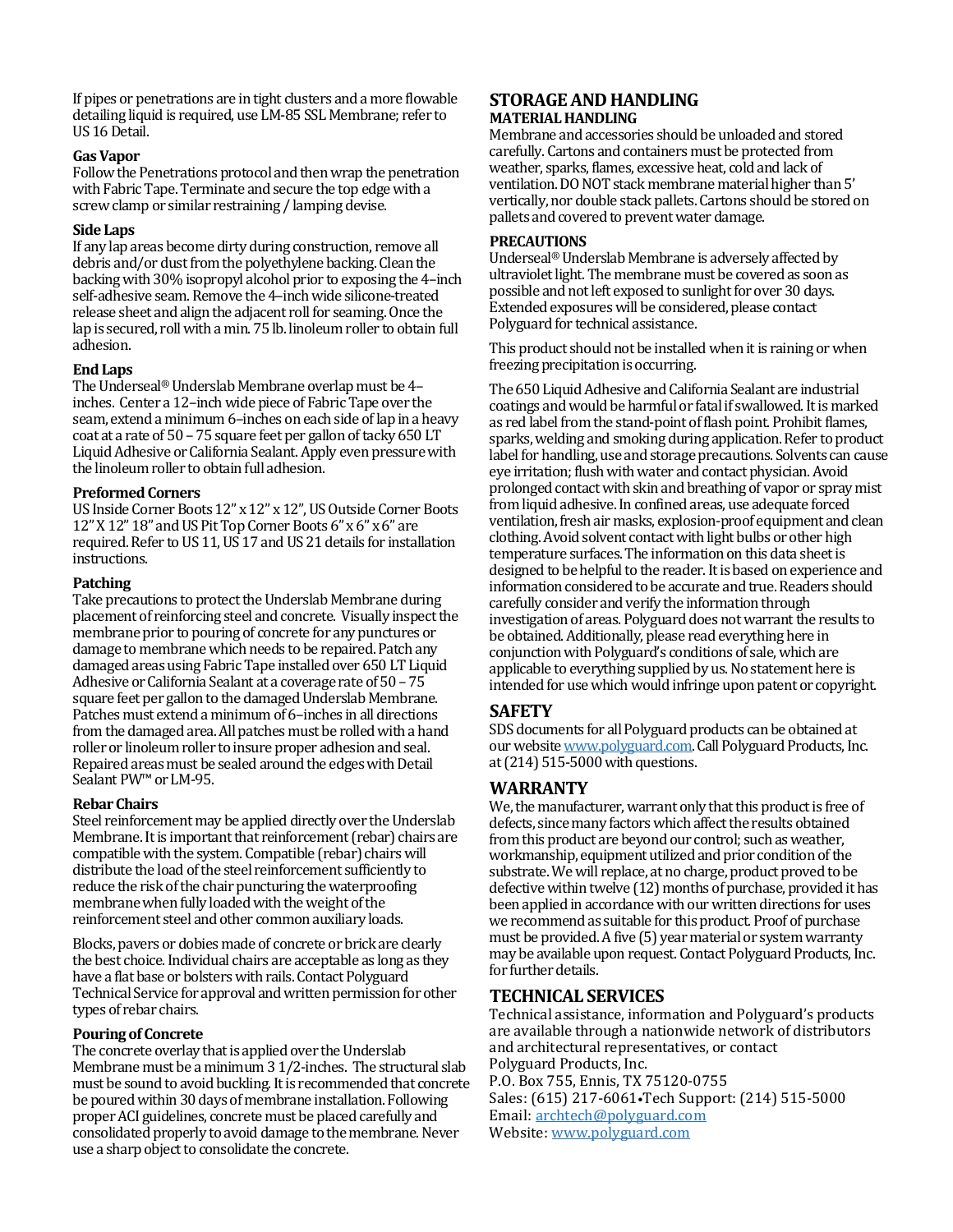| <b>PROPERTY</b>                                                               | <b>TEST METHOD</b>                                                          | <b>TYPICAL VALUE</b>                                               |
|-------------------------------------------------------------------------------|-----------------------------------------------------------------------------|--------------------------------------------------------------------|
| FILM COLOR                                                                    |                                                                             | Black/White                                                        |
| MEMBRANE THICKNESS                                                            | <b>ASTM D 1000</b>                                                          | 85 mils                                                            |
| <b>TENSILE STRENGTH</b>                                                       | <b>ASTM D 4632</b>                                                          | 80 lbs.                                                            |
| TENSILE STRENGTH. FILM                                                        | ASTM D 412                                                                  | 4,250 psi                                                          |
| HYDRAULIC TRANSMISSIVITY OF A GEOSYNTHETIC USING A<br><b>CONSTANT HEAD</b>    | <b>ASTM D 4716</b>                                                          | No measurable flow                                                 |
| (IN-PLANE) HYDRAULIC TRANSMISSIVITY OF A GEOSYNTHETIC BY<br>RADIAL FLOW       | <b>ASTM D 6574</b>                                                          | No water flow                                                      |
| BREAKING STRENGTH OF 1" WIDTH SAMPLE POLYETHYLENE<br><b>GEOMEMBRANE LAYER</b> | ASTM D 882                                                                  | 5470 psi                                                           |
| ELONGATION - ULTIMATE FAILURE OF RUBBERIZED ASPHALT COMPOUND                  | ASTM D412                                                                   | >460%                                                              |
| PERMEANCE TO WATER VAPOR TRANSMISSION                                         | ASTM E 96 Method B                                                          | $0.01$ perms                                                       |
| <b>CRACK CYCLING</b>                                                          | ASTM C 836 Tested @ -15°F                                                   | No effect                                                          |
| PEEL ADHESION TO CONCRETE                                                     | ASTM D 903                                                                  | 31.3 lbs./in.                                                      |
| <b>LAP PEEL ADHESION</b>                                                      | <b>ASTM D 1876</b>                                                          | 8.7 lbs./in.                                                       |
| LOW TEMPERATURE FLEXIBILITY                                                   | <b>ASTM D 1970</b><br>180° bend over 1" mandrel at -20°F (-29°C)            | No effect                                                          |
| PUNCTURE RESISTANCE (MINIMUM)                                                 | <b>ASTM E 154</b>                                                           | 220 lbs.                                                           |
| RESISTANCE TO HYDROSTATIC HEAD (MINIMUM)                                      | <b>ASTM D 5385</b>                                                          | 231 ft.                                                            |
| <b>EXPOSURE TO SOIL FUNGI</b>                                                 | GSA-PBS 07115 (16 weeks)                                                    | No effect                                                          |
| RESISTANCE TO PERMEANCE BY METHANE GAS                                        | ASTM D1434                                                                  | $3.48 \times 10^{-7}$ ft <sup>3</sup> /(ft <sup>2</sup> •hr • psi) |
|                                                                               | tested using 99.99% purity                                                  |                                                                    |
| RESISTANCE TO RADIOACTIVE RADON GAS                                           | Radon Reduction Technology Laboratory<br>% reduction in radon gas diffusion | 97.10%                                                             |
| WATER ABSORPTION (MAXIMUM)                                                    | ASTM D 570                                                                  | 0.1%                                                               |

| <b>PACKAGING</b>                                                                        | <b>PART NUMBER</b>               | <b>UNIT SIZE</b>                   |  |
|-----------------------------------------------------------------------------------------|----------------------------------|------------------------------------|--|
| <b>UNDERSLAB MEMBRANE</b>                                                               | 850                              | 48" x 50' roll                     |  |
| <b>Required Accessories:</b>                                                            |                                  |                                    |  |
| *FABRIC TAPE                                                                            | UNDERSEAL FABRIC TAPE            | 12" x 200' roll                    |  |
| <b>650 LT LIQUID ADHESIVE</b>                                                           | 650-5 LIQ ADH 5 GA               | 5-gallon pail                      |  |
| <b>650 LT LIQUID ADHESIVE</b>                                                           | 650-5 LIQ ADH 1 GA               | $4 - 1$ gal pails/ctn              |  |
| <b>CALIFORNIA SEALANT</b>                                                               | CALSEAL5                         | 5-gallon pail                      |  |
| US INSIDE CORNER BOOT 12" X 12" X 12"                                                   | US 12" INSIDE CORNER BOOT        | 25 pcs/ctn                         |  |
| US OUTSIDE CORNER BOOT 12" X 12" X 6"                                                   | US OUTSIDE CORNER BOOT 12"       | 25 pcs/ctn                         |  |
| US PIT TOP CORNER BOOT 6" X 6" X 6"                                                     | PREFABRICATED 6" CORNER BOOTS    | 25 pcs/ctn                         |  |
| <b>Possible Accessories:</b>                                                            |                                  |                                    |  |
| 606 TAPE (for a vertical termination to existing concrete)                              | 60604                            | $4''$ x 50' rolls $(6/\text{ctn})$ |  |
| 606 TAPE (for a vertical termination to existing concrete)                              | 60606                            | $6''$ x 50' rolls $(4/ctn)$        |  |
| LM-85 SSL                                                                               | LM85-2 SSL                       | 2-gallon pail                      |  |
| LM-85 SSL                                                                               | LM85-5 SSL                       | 5-gallon pail                      |  |
| LM-95                                                                                   | LM952                            | 2-gallon pail                      |  |
| *DETAIL SEALANT PW™                                                                     | DETAIL SEALANT PW - SAU 20 OZ    | 20 sausages/ctn                    |  |
| *DETAIL SEALANT PW™                                                                     | <b>DETAIL SEALANT PW - 3 GAL</b> | 3-gallon pail                      |  |
| *DETAIL SEALANT PW™ IS ONLY TO BE USED FOR TOP TERMINATION FOR FABRIC TAPE AND ENDLAPS. |                                  |                                    |  |
| <b>Drainage Accessories:</b>                                                            |                                  |                                    |  |
| POLYFLOW® 15                                                                            | POLYFLOW15                       | $4'$ x 50' roll                    |  |
| POLYFLOW® 18                                                                            | POLYFLOW18                       | $4'$ x 50' roll                    |  |
| TOTALFLOW™                                                                              | <b>TOTAL FLOW</b>                | 24" x 50' roll                     |  |
| TOTALFLOW™ END OUTLET (4")                                                              | OUTLET4-UNIV                     | N/A                                |  |
| TOTALFLOW™ TEE OUTLET (4")                                                              | TEE4-UNIV                        | N/A                                |  |

The information contained in this document is based on data and knowledge considered to be true and accurate at time of printing and is offered for the users' consideration, investigation and verification. Polyguard Produc

**[www.Polyguard.com](http://www.polyguard.com/)**